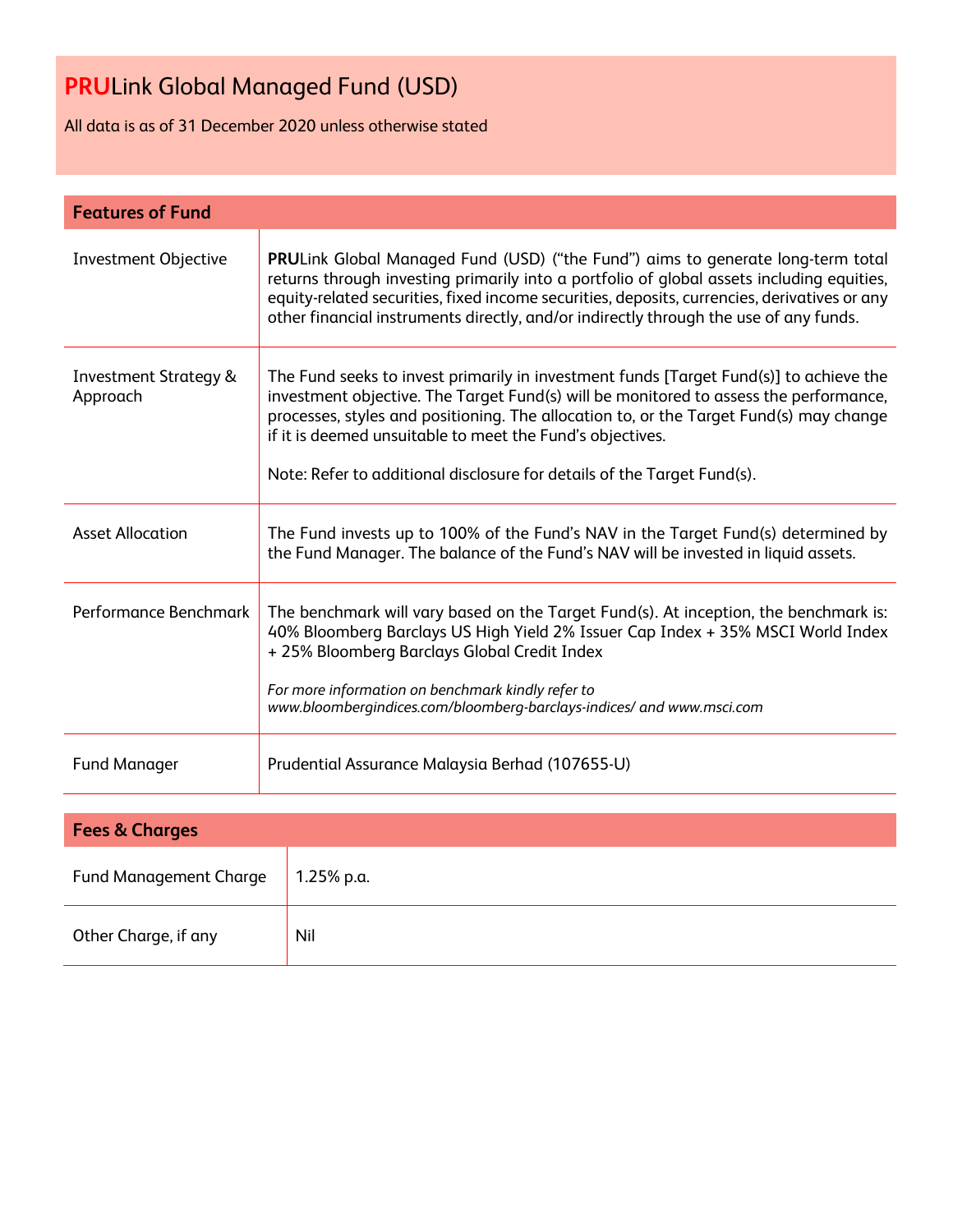All data is as of 31 December 2020 unless otherwise stated

## **Fund Performance**



**Notice: The graphs are included for illustrative purposes only. Past performance of The Fund is not an indication of its future performance.**

| Year | <b>Actual Performance</b><br><b>PRULink Global Managed Fund (USD)</b> | <b>Benchmark</b><br>40% Bloomberg Barclays US High Yield 2%<br>Issuer Cap Index + 35% MSCI World Index +<br>25% Bloomberg Barclays Global Credit Index |
|------|-----------------------------------------------------------------------|--------------------------------------------------------------------------------------------------------------------------------------------------------|
| 2018 | $-2.88\%$ *                                                           | $-4.05\%$ *                                                                                                                                            |
| 2019 | 12.14%                                                                | 15.09%                                                                                                                                                 |
| 2020 | 2.93%                                                                 | 8.50%                                                                                                                                                  |

\*Fund Performance is from fund launch date until year end of the same year (non-annualised return).

*Sources: Lipper IM and Bloomberg, 31 December 2020*

Notice: Past performance is not an indication of its future performance. This is strictly the performance of the investment/underlying funds, and not the returns earned on the actual premiums paid of the investment-linked insurance product.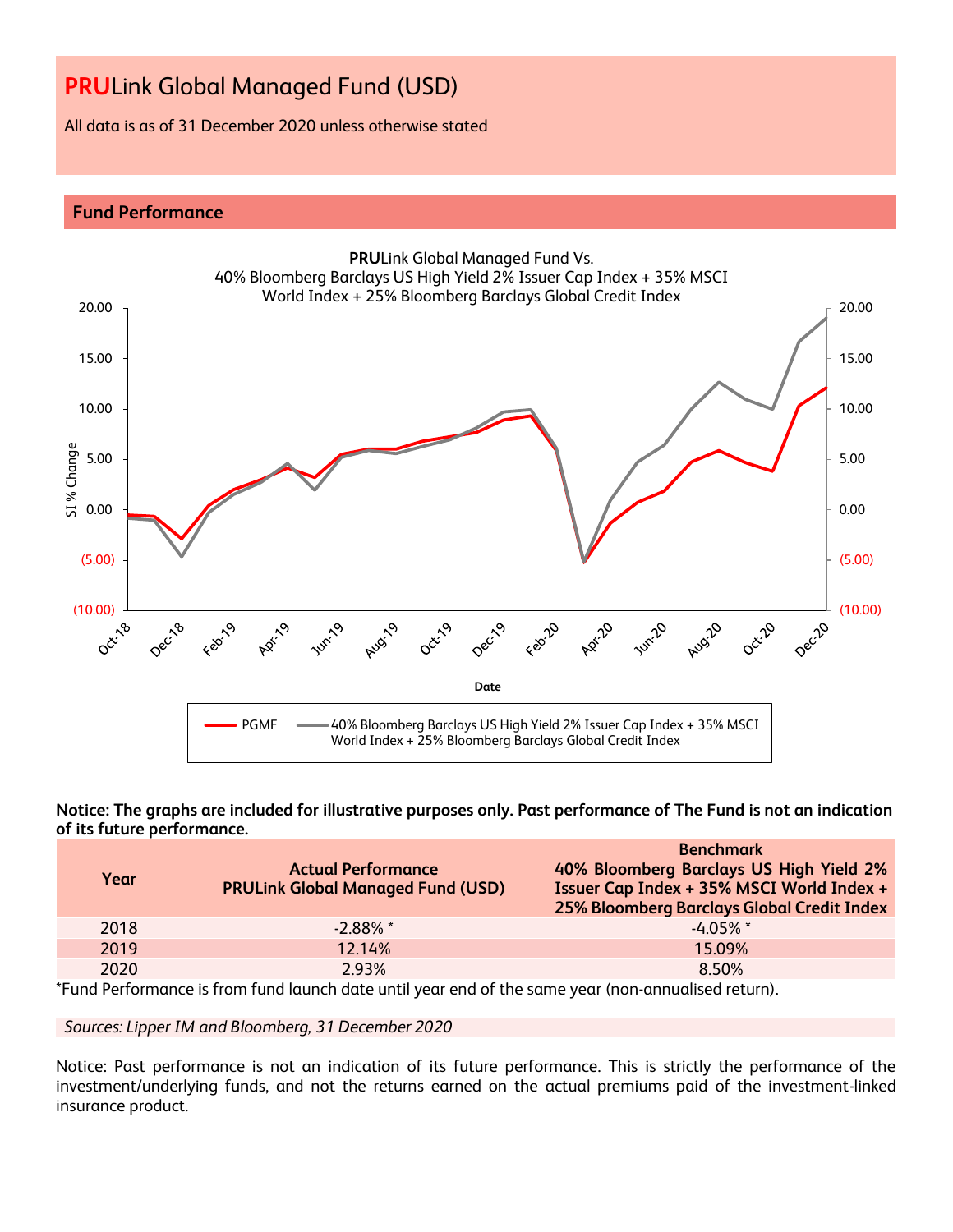All data is as of 31 December 2020 unless otherwise stated

Basis of calculation of past performance:

$$
= \left(\frac{Net\ Asset\ Value\ for\ Year\ n}{Net\ Asset\ Value\ for\ Year\ n-1} - 1\right)\%
$$

## **Additional disclosure for PRULink Global Managed Fund (USD)**

At inception, the Fund will invest into a USD denominated Target Fund called JPMorgan Investment Funds – Global Income Fund A (acc) – USD (hedged) ("Target Fund") which is managed by JPMorgan Asset Management (Europe) S.à r.l.

The Target Fund aims to deliver optimum risk adjusted income, with some level of capital growth. The Target Fund's benchmark is not meant to be a measure of relative returns; instead the benchmark is used as a measure of risk and an indication of the types of asset classes that the Target Fund is expected to invest in.

The Target Fund will primarily invest in a portfolio of income generating securities such as debt securities, equity securities and Real Estate Investment Trusts ("REITs"). Issuers of these securities may be located in any country, including emerging markets.

The Target Fund may invest in China A-Shares via the China-Hong Kong Stock Connect Programmes.

The Target Fund may also invest in other assets including, but not limited to, convertible securities and forward currency exchange contracts. The Target Fund may invest in below investment grade and unrated debt securities as well as in financial derivative instruments to achieve its investment objective. Such instruments may also be used for the purposes of hedging.

The fund performance for the underlying JPMorgan Investment Funds – Global Income Fund A (acc) – USD (hedged) as at 31 December 2020 is as follows:

| $\mathbf{z}$<br>Year        | 2020  | 2019         | 2018   | 2017  | 2016            | 2015         | 2011<br>. .<br>ΖU | 2013  | 2012   |
|-----------------------------|-------|--------------|--------|-------|-----------------|--------------|-------------------|-------|--------|
| <b>Net</b><br>t Performance | 3.10% | 01%<br>14.0. | -4.59% | 8.62% | 6.66%           | 7%<br>$-0.4$ | 6.48%             | 8.53% | 10.76% |
| ÷<br>$\cdots$               |       | $\sqrt{2}$   |        |       | 10 <sub>2</sub> |              |                   |       |        |

*Note: The above return is for Target Fund (Class A) which is denominated in USD. \*Fund Performance is from fund launch date until year end of the same year (non-annualised return).*

*Sources: J.P. Morgan Asset Management, Morningstar, 31 December 2020*

Management fees may be charged at the Fund and/or Target Fund level. Please note that you will be charged up to a maximum of 1.25% p.a., being the combined annual fund management charge at the Fund and Target Fund(s) levels. In addition, the Fund may incur hedging cost when derivatives (e.g. currency forward) are used for hedging purpose.

Target Funds with investment strategies to invest in Exchange Traded Funds ("ETF") or other Collective Investment Schemes may incur additional expenses at the Target Fund level which is taken as part of the investment strategy considerations to deliver the fund performance.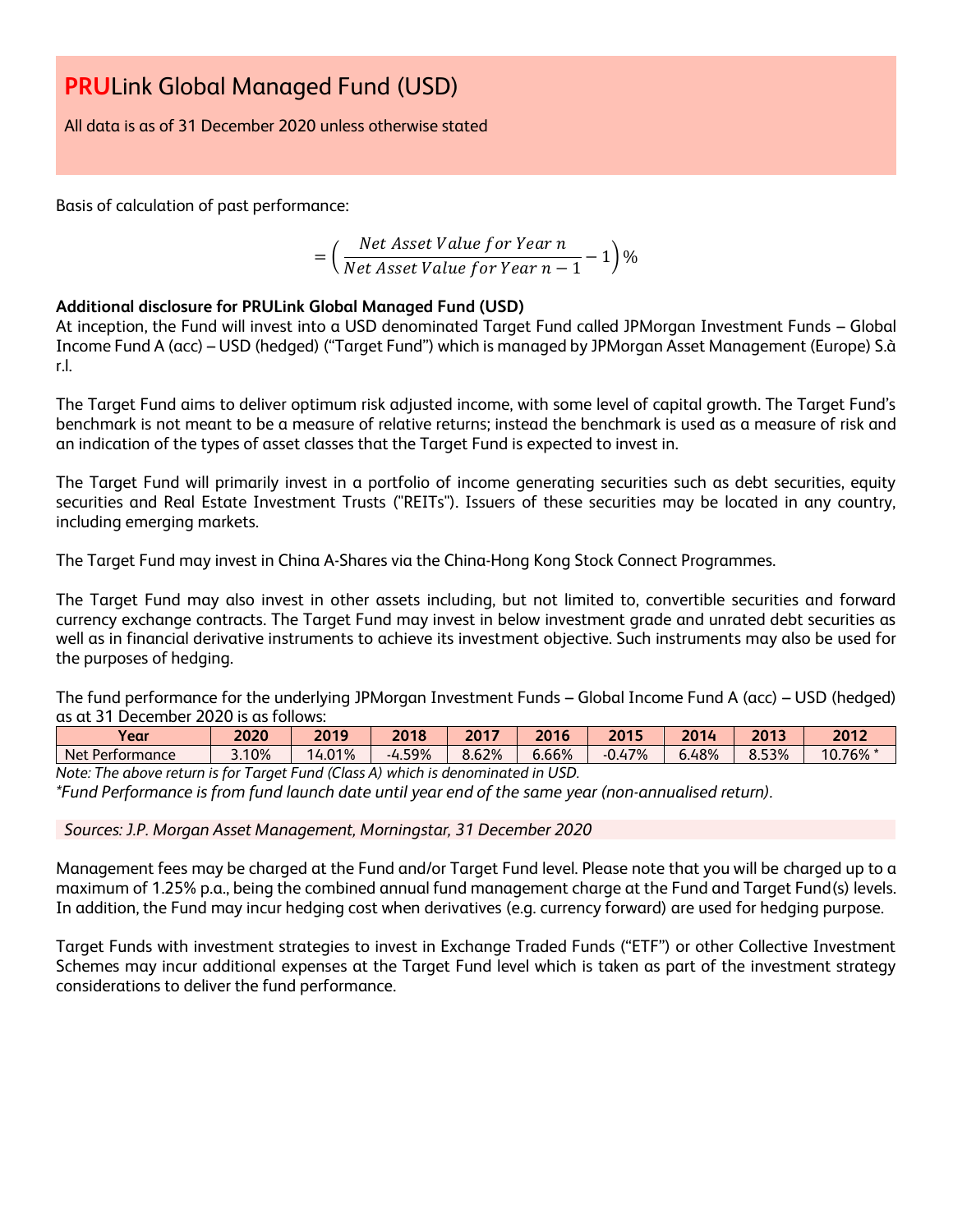All data is as of 31 December 2020 unless otherwise stated

## **Investment Risks**

The Fund is subjected to investment risks including the possible loss of the principal amount invested. The value of the units may fall as well as rise. In addition, The Fund is subjected to specific risk including and not limiting to:

## **General Risks when Investing in The Fund**

#### **Market Risk**

Market risk refers to potential losses that may arise from adverse changes in the market conditions. Market conditions are generally, affected by, amongst others, economic and political stability. If the market which the Fund invests in suffers a downturn or instability due to adverse economic or political conditions, this may adversely impact the market prices of the investments of the Fund.

## **Liquidity Risk**

Liquidity risk refers to two scenarios. The first scenario is where an investment cannot be sold due to unavailability of a buyer for that investment. The second scenario is where the investment is thinly traded. Should the investments in the Target Fund be thinly traded, this may cause the Fund to dispose the investment at an unfavorable price in the market and may adversely affect investor's investment. This risk may be mitigated through stringent security selection process.

## **Inflation Risk**

This refers to the likelihood that an investor's investments do not keep pace with inflation, thus, resulting in the investor's decreasing purchasing power even though the investment in monetary terms may have increased.

## **Interest Rate Risk**

Interest rate risk is a general risk affecting conventional funds. This is so even though conventional funds only invest in investments that are in accordance with the mandate. The reason for this is because a high level of interest rates will inevitably affect corporate profits and this will have an impact on the value of both equity and debt securities. This risk is crucial in a bond fund since a bond portfolio management depends on forecasting interest rate movements. Prices of bonds move inversely to interest rate movements therefore as interest rates rise, the prices of bond decrease and vice versa. Furthermore, bonds with longer maturity and lower profit rates are more susceptible to interest rate movements.

## **Credit / Default Risk**

Bonds are subject to credit / default risk in the event that the issuer of the instrument is faced with financial difficulties, which may decrease their credit worthiness. This in turn may lead to a default in the payment of principal and interest.

## **Risk of Non-Compliance**

This risk arises from non-compliance with laws, rules and regulations, prescribed practices and the management company's internal policies and procedures, for example, due to oversight by the management company. Such noncompliance may force the management company to sell down securities of the Fund at a loss to rectify the noncompliance and in turn may adversely affect the value of investors' investment in the Fund. To mitigate this risk, the Fund Manager has put in place internal controls to ensure its continuous compliance with laws, rules and regulations, prescribed practices and the Fund Manager's internal policies and procedures.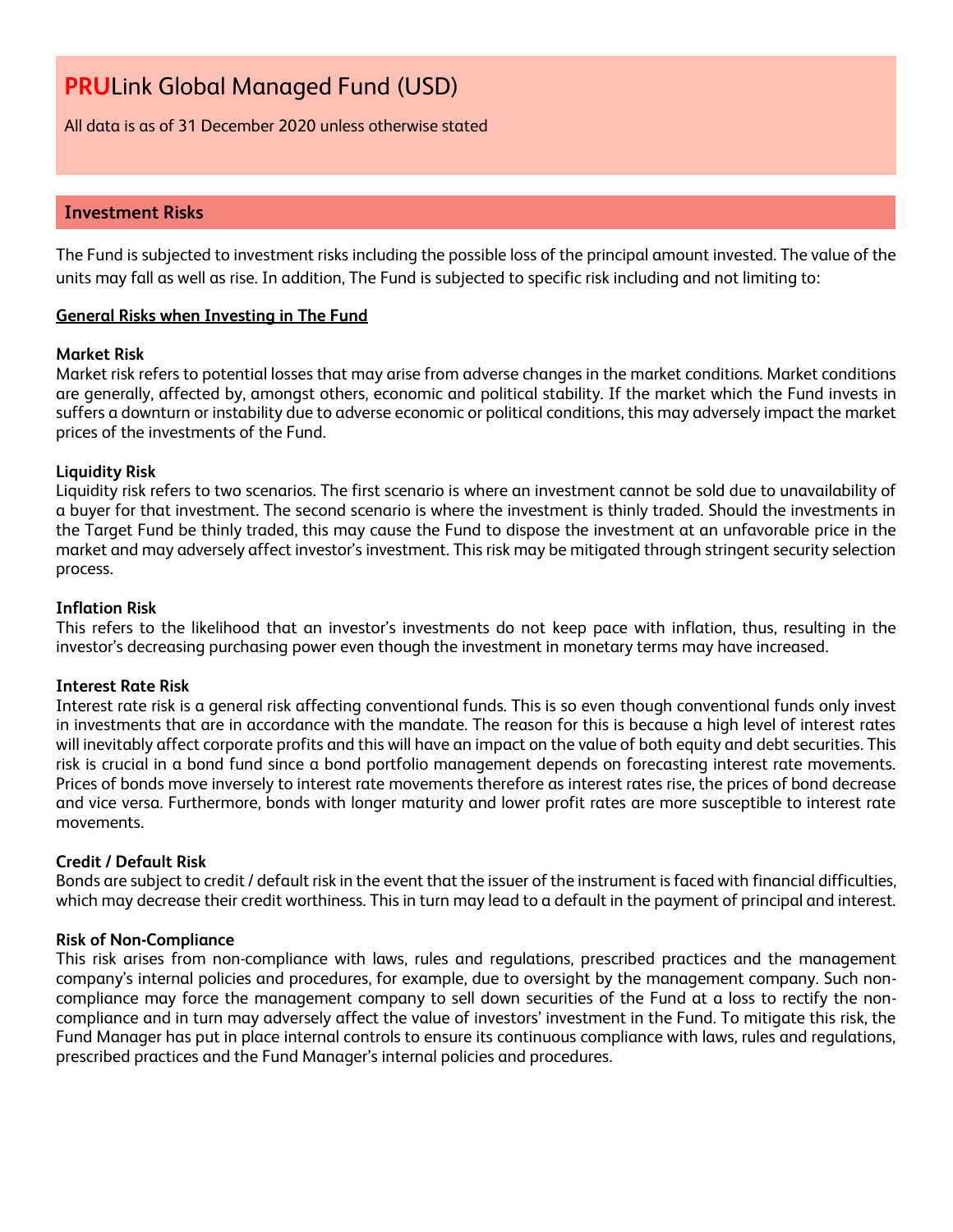## All data is as of 31 December 2020 unless otherwise stated

## **Concentration Risk**

This is the risk of a fund focusing a greater portion of its assets in a smaller selection of investments. The fall in price of a particular equity and / or fixed income investment will have a greater impact on the funds and thus greater losses. This risk may be minimized by the manager conducting even more rigorous fundamental analysis before investing in each security.

#### **Management Company Risk**

The performance of the Fund depends on the experience, expertise and knowledge of the management company. Should there be lack of any of the above qualities by the management company, it may adversely affect the performance of the Fund.

#### **Currency Risk**

The Fund is denominated in USD, while the Target Fund may be denominated in other currencies. The performance of the Fund may be affected by movements in the exchange rate between the USD and the Target Fund's denominated currency. Where applicable, a currency hedging instrument or a currency hedged class of the Target Fund(s) may be used to minimise currency risk.

#### **Derivatives Risk**

Derivatives (e.g. currency forward) may potentially be used to hedge against any risk that may be derived from investing in the Target Fund, such as, but not limited to, currency risk. The Fund may hedge up to 100% of foreign currency exposure using derivatives (e.g. currency forward).

#### **Portfolio Risk**

The Fund is intended for investors who can accept the risks associated with investing primarily in the securities of the type held in the Fund. Investments in equities will be subject to the risks associated with equity and equity-related securities, including fluctuations in market prices, adverse issuer or market information and the fact that equity and equity-related interests are subordinate in the right of payment to other corporate securities, including debt securities. Likewise, investments in fixed income securities will be subjected to the risks associated with debt securities including credit and interest rate risk, and the additional risks associated with high-yield debt securities, loan participations and derivative securities. In addition, investors should be aware of the risks associated with the active management techniques that are expected to be employed by the Fund.

## **Specific Risks when Investing in the Target Fund**

## **Security Risk**

Adverse price movements of a particular security invested by the Target Fund may adversely affect the Target Fund's net asset value. The Investment Manager strives to mitigate the impact of a particular security risk through portfolio diversification, which will help spread the element of risk.

## **Fund Management of Target Fund Risk**

While the Fund Manager will exercise due skill and care in selecting the Target Fund, it does not have control over the management of the Target Fund and there is no guarantee that the investment objectives will be met. This may result in policyholders suffering losses in their investments in the Target Fund.

The Target Fund may change its objectives and become inconsistent with the objective of the Fund. In such instances, the Fund Manager will replace the Target Fund with another collective investment scheme which the Fund Manager considers to be more appropriate in meeting the objective of the Fund.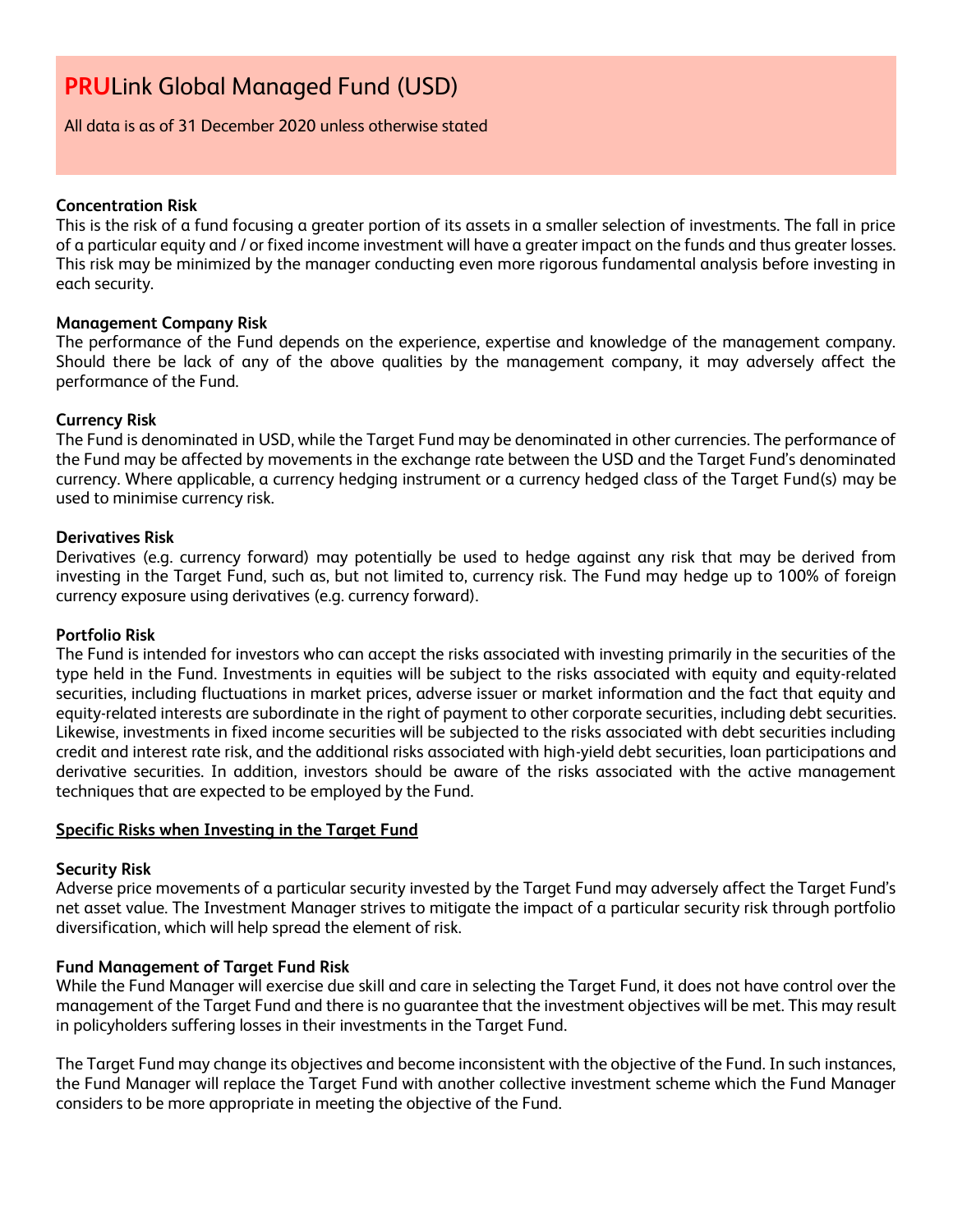All data is as of 31 December 2020 unless otherwise stated

## **Errors in Calculation of the Net Asset Value of the Target Fund's Risk**

There is a possibility there are errors in calculation of the net asset value of the Target Fund. In the event such errors occur, the net asset value of the Target Fund will be affected hence, the Target Fund will comply with the rules set forth in the relevant regulatory provisions applicable to the Target Fund. Compensation, if any, paid by the Target Fund (subject to the laws of the jurisdiction in which such Target Fund is domiciled), will be credited to the Fund as and when compensation is received.

In view of the foregoing, policyholders must be aware that there are circumstances where neither the Target Fund nor the Fund Manager will be bound to compensate final beneficial owners.

## **Liquidity Risk**

Liquidity risk here refers to two scenarios. The first scenario is where the allocated liquidity of the Target Fund is insufficient to meet redemption needs. The second scenario is where the Target Fund is thinly traded. Should the investments in the Target Fund be thinly traded, this may cause the Target Fund to dispose the investment at an unfavorable price in the market and may adversely affect investors' investment. This risk may be mitigated through stringent security selection process.

## **Countries or Foreign Securities Risk**

This risk is associated with investments in securities listed or domiciled in countries other than the country of domicile. Any changes in the economic fundamentals, social and political stability, uncertainty or changes in countries' official currencies, currency movements and foreign investments policies in these countries may increase the volatility in asset values, liquidity and default risk which may have an impact on the prices of the securities that the Target Fund invests in and consequently may affect the net asset value of the Target Fund.

Investments in certain markets may be restricted or controlled. In some countries, direct investments in securities may be prohibited and restricted due to regulatory requirements. These limitations may increase transaction costs and adversely affect a security's liquidity and the price in connection with the security.

The Target Fund Manager will monitor and observe the developments in these countries where assets of the Target Fund are allocated. In addition, the Target Fund Manager will also employ a systematic investment process, which includes regular review, to manage and mitigate this risk.

## **Currency Risk**

The Target Fund's underlying investments may be denominated in their local currency, which may differ from the Target Fund's currency of denomination. The performance of the Target Fund may be affected by movements in the exchange rate between the local currency of its underlying investments and the Target Fund's denominated currency.

## **Charges to Capital Risk**

The Target Fund's charges and expenses are taken from the capital, in whole or in part, resulting in possible constraint of capital growth.

## **Restrictions on Foreign Investment**

Some countries prohibit or impose substantial restrictions on investments by foreign entities. There may also be instances where a purchase order subsequently fails because the permissible allocation to foreign investors has been filled, depriving the Target Fund of the ability to make its desired investment at the time.

## **Derivatives Risk**

The Target Fund may invest in derivatives which will be subject to risks. While the judicious use of derivatives by professional investment managers can be beneficial, derivatives involve risks different from, and, in some cases, greater than, the risks presented by more traditional securities investments. Some of the risks associated with derivatives are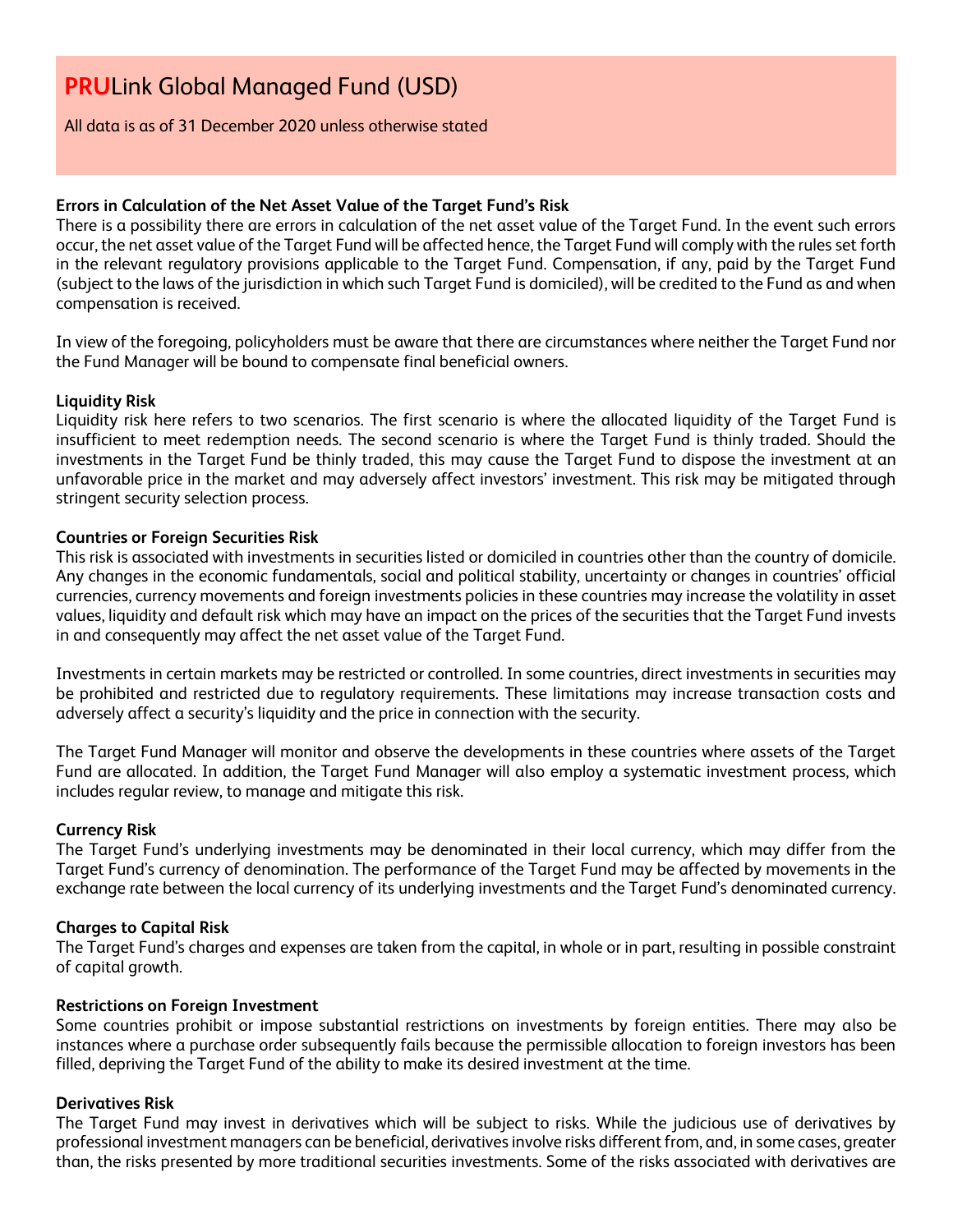All data is as of 31 December 2020 unless otherwise stated

market risk, management risk, credit risk, liquidity risk and leverage risk. Investments in derivatives may require the deposit or initial margin and additional margin on short notice if the market moves against the investment positions. If no provision is made for the required margin within the prescribed time, the investment may be liquidated at a loss. Therefore, it is essential that such investments in derivatives are monitored closely.

The Target Fund Manager has the necessary controls for investments in derivatives and have in place systems to monitor the derivative positions for the Target Fund. The Target Fund Manager does not intend to use derivatives transactions for speculation or leverage but may use them for efficient portfolio management and/or risk management. Currency risk is simply one of the market risks which the fund will be exposed to and can be hedged using derivatives such as FX forwards/futures. Often the underlying currency risk may be taken on as a result of buying an underlying equity or bond. If the fund manager does not want to also take the currency risk associated with these underlying assets, the fund may use Forward Foreign Exchange contracts to hedge any currency risk derived from holdings of nonbase currency positions. Essentially this use of currency forwards is to hedge currency risk in the fund.

## **Risks associated with investments via Stock Connect**

The relevant rules and regulations on Stock Connect are subject to change which may have potential retrospective effect. The Stock Connect is subject to quota limitations. Where a suspension in the trading through the programme is effected, the Target Fund's ability to invest in China A Shares or access the PRC market through the programme will be adversely affected. In such event, the Target Fund's ability to achieve its investment objective could be negatively affected.

*The above should not be considered to be an exhaustive list of the risks which potential policyholders should consider before investing in The Fund. Potential policyholders should be aware that an investment in The Fund may be exposed to other risks of exceptional nature from time to time.*

## **Risk Management**

## **Forecasting Risk**

Potential risks are taken into consideration in the process of sector allocation and stock selection based on analysis on various key factors such as economic conditions, liquidity, qualitative and quantitative aspects of the securities.

#### **System Control**

Risk parameters are set internally for each fund, depending on client's risk profile. These risk parameters include limits of issuer bet, group issuer, sector rating and issue size of the securities held in the portfolio.

A front-end office system is in place to monitor portfolio risks, serving as an auto filter for any limitations or breaches.